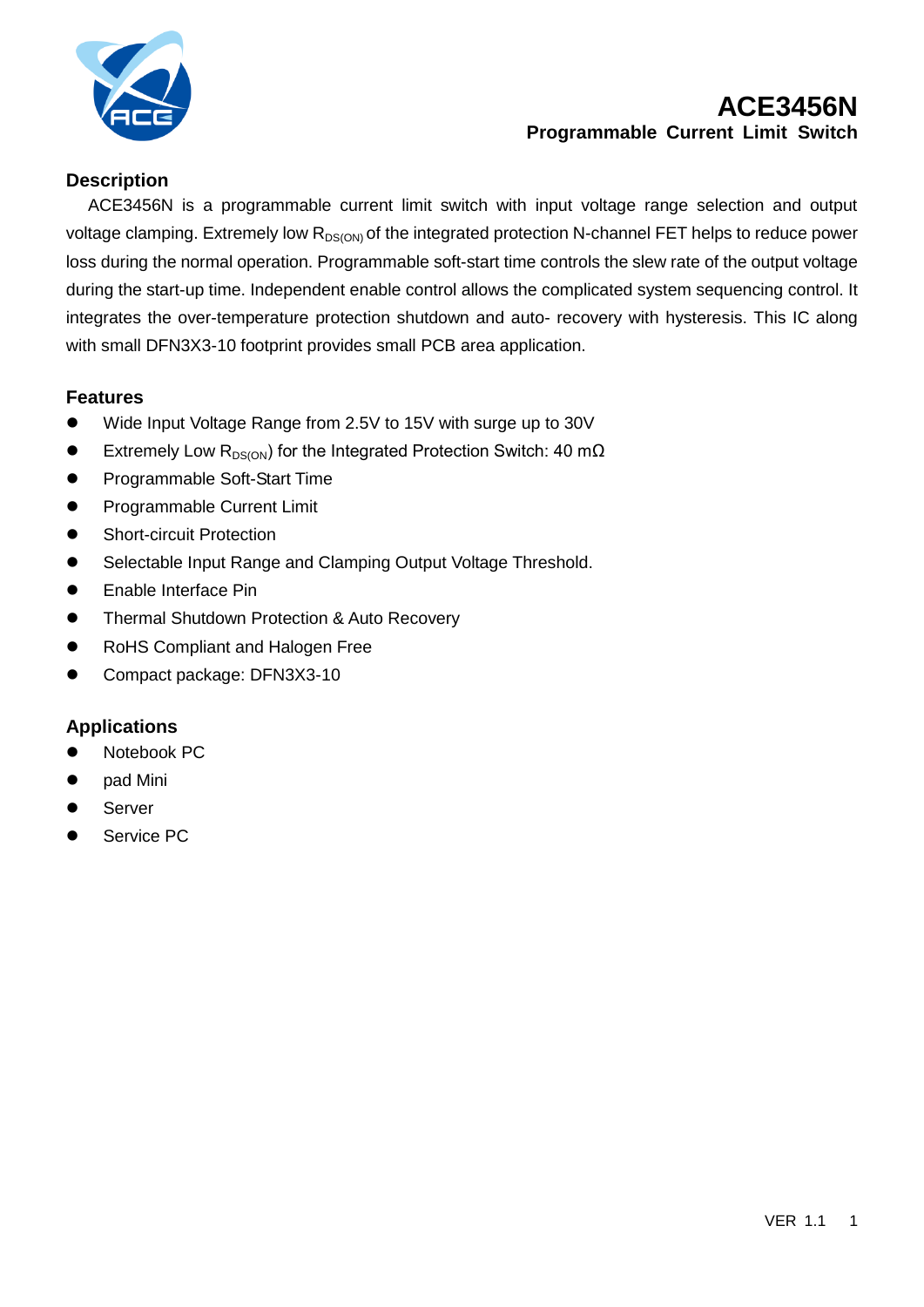

## **Absolute Maximum Ratings** (Note1)

| <b>Parameter</b>                                       |                      | <b>Value</b>                        |
|--------------------------------------------------------|----------------------|-------------------------------------|
| <b>Supply Input Voltage</b>                            |                      | 30 <sub>V</sub>                     |
| EN pin, VCP pin                                        |                      | 30V                                 |
| Power Dissipation, $P_D @ T_A = 25^{\circ}C$ DFN3X3-10 |                      | 2.6W                                |
| Package Thermal Resistance (Note 2)                    | $\Theta_{JA}$        | 38°C/W                              |
|                                                        | $\Theta_{\text{JC}}$ | 8°C/W                               |
| Junction Temperature Range                             |                      | $125^{\circ}$ C                     |
| Lead Temperature (Soldering, 10sec.)                   |                      | $260^{\circ}$ C                     |
| Storage Temperature Range                              |                      | $-65^{\circ}$ C to 150 $^{\circ}$ C |

Note 1: Stresses beyond the "Absolute Maximum Ratings" may cause permanent damage to the device. These are stress ratings only. Functional operation of the device at these or any other conditions beyond those indicated in the operational sections of the specification is not implied. Exposure to absolute maximum rating conditions for extended periods may affect device reliability.

Note 2:  $\theta_{JA}$  is measured in the natural convection at TA = 25°C on a low effective single layer thermal conductivity test board of JEDEC 51-3 thermal measurement standard. Pin 2 of SOT23-5 packages is the case position for  $\theta_{\text{JC}}$  JC measurement.

Note 3: The device is not guaranteed to function outside its operating conditions.

#### **Recommended Operating Conditions** (Note 3)

| <b>Parameter</b>           | <b>Value</b>                         |
|----------------------------|--------------------------------------|
| Supply Input Voltage       | 2.5V to 15V                          |
| Junction Temperature Range | -40 $^{\circ}$ C to 125 $^{\circ}$ C |
| Ambient Temperature Range  | -40°C to 85°C                        |

Note 3: The device is not guaranteed to function outside its operating conditions.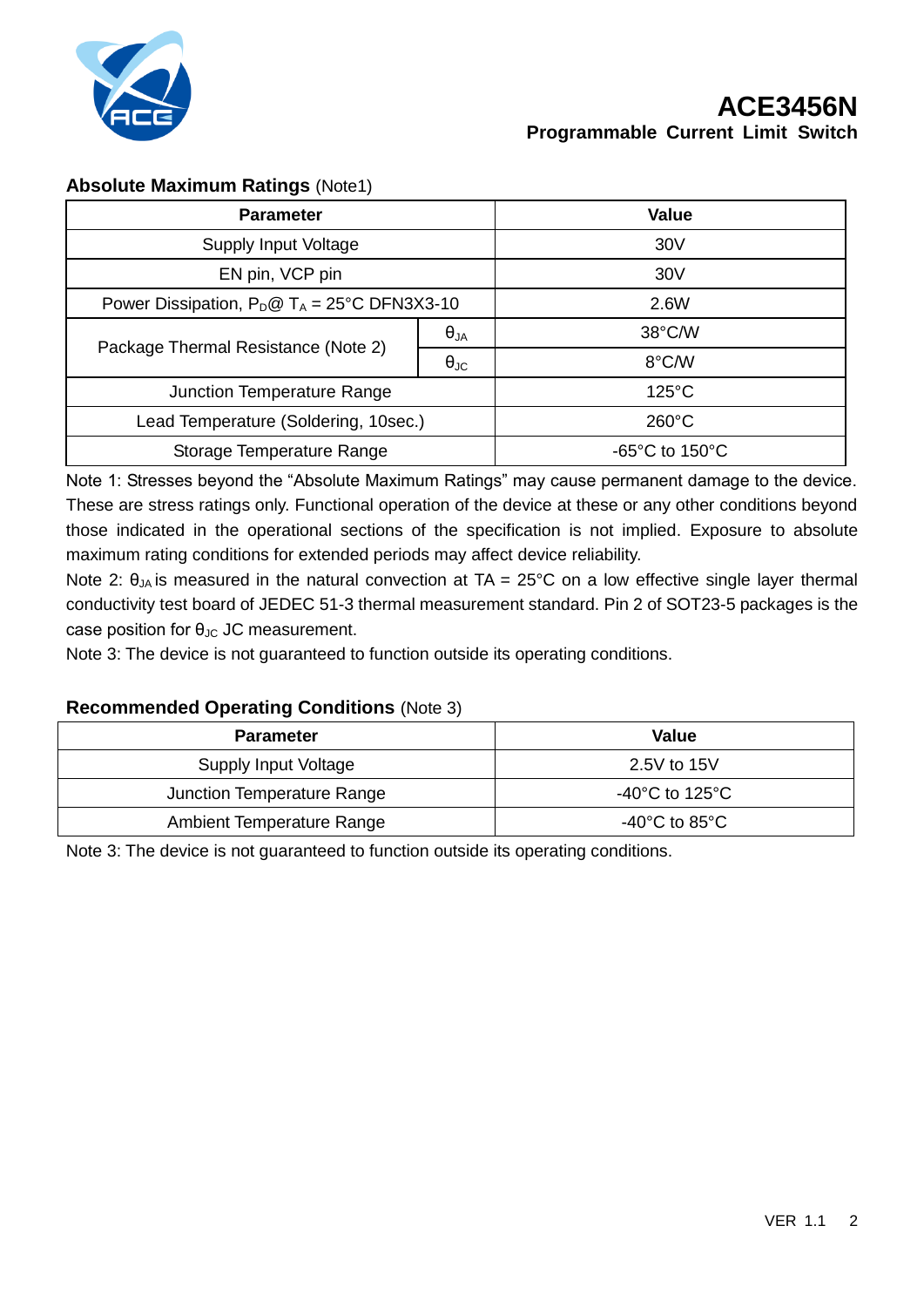

# **ACE3456N Programmable Current Limit Switch**

## **Ordering information**



# **Typical Applications**